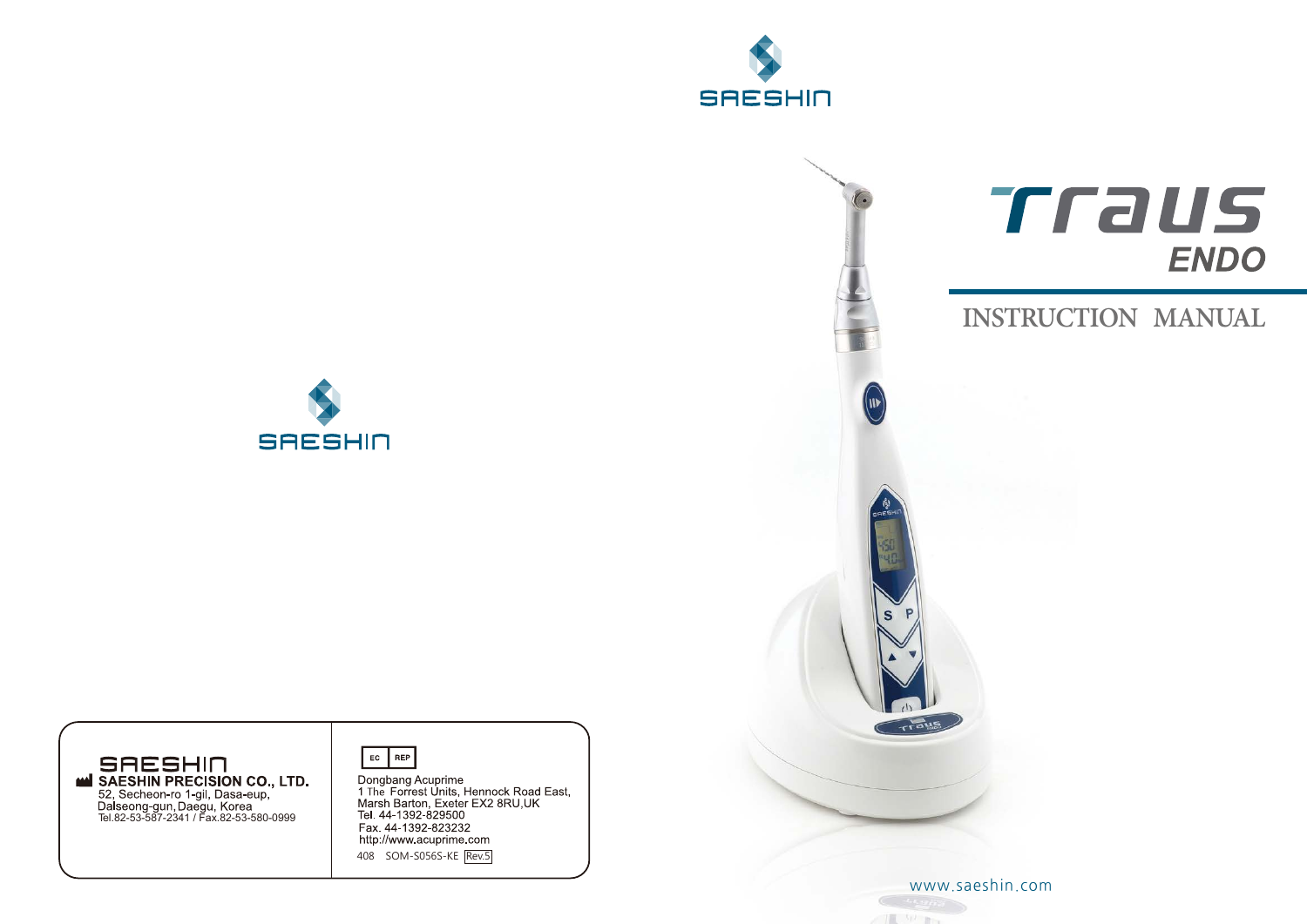# English

Traus ENDO is cordless handpiece for Root canal treatment. This motor has to be used only in hospital environment, clinics or dental offices by qualified dental personnel. Read this operation Manual carefully before use for operation instructions, care and maintenance. Keep this operation Manual for future reference.

※Let us ask to be excused for switch of specification or design without advanced notification.



# **C** English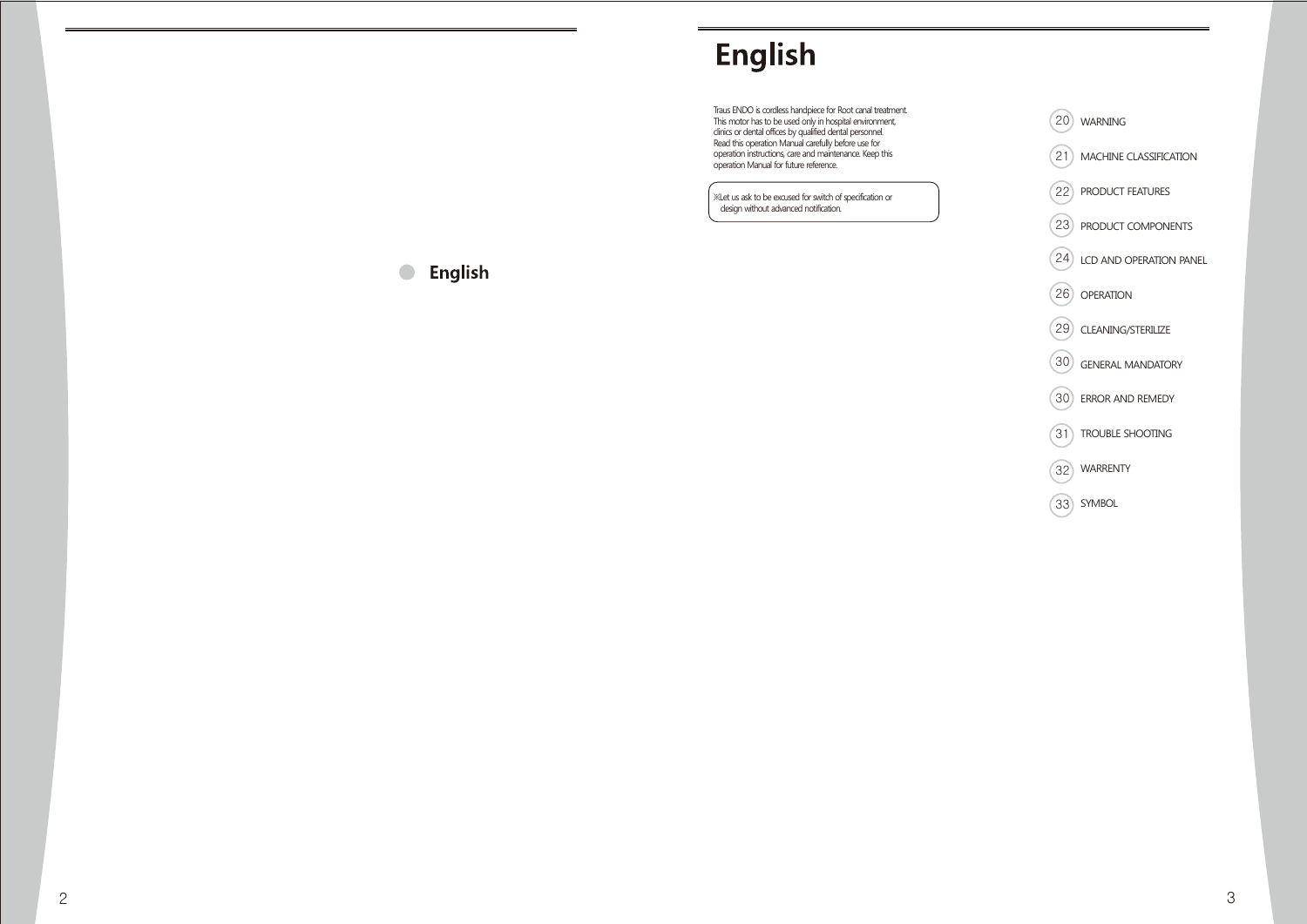# WARNING

#### ◆Please use the product properly after read the warning before operation.

◆Indication of the Warnings are to protect injury and damages to users and others. Those are all for safety so, please follows the instructions.

#### ◆**Class II equipment**

 To identify equipment meeting the safety requirements specified for Class II equipment according to IEC 60536.

 Note - The position of the double-square symbol shall be such that it is obvious that the symbol is part of the technical information and can in no way be confused with the manufacturer's name or other identifications.

# **Warning**

- ◆Only Rechargeable battery is allowed to be used. Do not use manganese and alkaline battery. If mishandled, that causes leakage or ruptures.
- ◆Do not touch the AC power plug with wet hands. There are shock hazard.
- ◆Do not drop any kind of liquid and water on the motor handpiece and adapter. The short circuit may cause fire, electric shock or corrosion of the product.
- ◆Unauthorized modification and dismantling is prohibited. ◆Do not drop the motor handpiece or adapter. Install the
- adapter on flat ground and safe place.
- ◆If quick silver flows into eyes that can lead to blindness. Wash off the eyes with clean water promptly and consult with doctor.
- ◆If quick silver flows on cloths and skin, it may cause skin problem. Wash off with clean water promptly.
- ◆If the quick silver flow out from the motor handpiece or there are change of the exterior or part discolor of the motor handpiece, please stop to use and contact to seller.
- ◆If the product is not in use for long period, please put out the battery. There is possible leakage.
- ◆Please change the same battery kinds together to use. Otherwise, it may cause leakage and battery rupture.
- ◆Please use the designated battery and charger for the product.
- ◆Do not disassemble or change the motor.
- ◆The system damages occurred if the product is used near of electromagnetic interference.

# **Notice**

- ◆The motor handpiece designed as Nickel mercury battery (rechargeable). The Ni-Cd battery is possible to use but the charging time and usage period can be shorten because the charging current is different.
- ◆The motor handpiece spend even small electric power during power off. And genially, rechargeable battery is discharging little by little when the product is not in use after charged fully. The product is recommended to be charged before use.

### **Regarding to WARNINGS**



- ◆Do not use the product near of the flammable product or nitrous oxide.
- ◆The product has circuit which can protect of file damage, but the file can be damaged by strong torque or resistance. ◆Please do not leave the child alone with the product and keep attention to child, elderly and disabled person to be close to the product or not.
- ◆Do not touch signal input, signal output, or other connectors, and the patient simultaneously.
- ◆External equipment intended for connection to signal input, signal output or other connectors, shall comply with relevant IEC Standard (e.g., IEC60950 for IT equipment and IEC60601-1 or IEC60601-1-1 series for medical electrical equipment) If in doubt, contact qualified technician or local representative.

◆Machine is equipped with Sensor against low voltage, however, sometimes machine fails to perceive low voltage especially after re-powered for a few minutes, which is usual in normal battery. ◆Please charge the battery which is rechargeable after use it as much as possible. Repeat charge and discharge after short time use, usage period of battery can be shorten (by memory effect) In this case, repeatation of charge and discharge of fully used

◆If the product is not in use for long period, please put out

battery can make it better condition.

the battery.

# **Caution**

- ◆Please consider the safety of patient first and take care during the product operating.
- ◆Only qualified person in dental surgery can be allowed to use the product
- ◆Please purchase the battery recommended by manufacturer and take care of the usage manual of battery manufacturer before use it for the product.
- ◆Do not use the machine with the file which is bended, damaged, deformed and/or not in ISO standard, otherwise, it might cause injury by some possible fragments.
- ◆Do not place or maintain the battery in the place in high temperature such
- as the place exposed to direct sunlight, inside of a car in high temperature or beside of stove and fire and so on.
- ◆Please take care of shaving, vibration, noise and heat of the product before use and test by rotating naturally. Stop to use the product if feel abnormal condition of the product and contact to representative.
- ◆Keep bur or file clean, otherwise dust might cause poor chucking power and it may cause vibrations during operation.
- ◆Users are responsible for operation, maintenance and inspection. ◆Applications of machine is restricted by this manual and not-
- recommended applications by a manufacturer should be avoided. ◆An arbitrary use might cause users' injury and loss of property
- and a manufacturer shall not be responsible for the results which are made by the operation which is not mentioned in this manual. ◆Keep the speed of the usage tool as recommend by tool manufacturer. The excess speed limitation might cause the accident.
- ◆Contact dealer when display shows wrong message, it might cause an accident.
- ◆Only recommended product and consumable parts by manufacturer
- have to be used with the product, otherwise, it may cause the accident. ◆Operating Condition 1) Temperature: 10°C ~ 40°C
	- 2) Humidity: 30% ~ 75% 3) Atmospheric Pressure: 700 ~1,060hpa
- ◆The temperature of the handpiece goes up to max. 43°C when atmosphere temperature is 40°C.
- ◆Before changing the head or file, turn off the power of the motor handpiece. Changing it during power on may cause unintended rotation by accidental activation of the ON/OFF button.
- ◆When inserting the motor handpiece into the battery charger, position the handpiece correctly. Pushing it into the charger forcibly in the incorrect direction may cause damage.

#### **AINTEND LICE**

**◆FLECTRIC SAFETY** 

hattery charger

 be charged properly. ◆Do not lubricate the motor handpiece.

motor handpeice.

contact dealer.

◆DISPOSAL

 In case of some faults in Electric Cord, Plug, and Connector, do not use machine, otherwise it might cause Fire and Electric Shock. Do not pull out the Plug with wet hand. Whenever the Plug to be pulled out, to be sure to grasp the Plug body. Do not bend Electric Cord excessively. Do not put heavy material onto Electric Cord. -Never fail to use Outlet which is equipped with earth connection and please be instructed the way how to install the earth connection from manufacturer or technicians. -Do not put several Plugs into one Outlet though multi-plug, which might cause Fire and Electric Shock.

◆Take care not to put needle, pin into the charging terminal of the

◆Do not heat sterilize the motor handpiece. Do not autoclave the

◆Place the motor handpiece into the charger after clean the liquid or dust off. If the charging terminal is in dirty, it can be rusted and cannot

-Before use, please check if the control unit has set the gear ratio to match with the gear ratio in the contra angle. -If motor operating speed is too fast or stop during operation,

-Take care not to drop or damage the motor and contra angle handpiece. Do not operate the product if product is not operated properly after drop on the floor or water, contact the Head office or Dealer. That case may cause bur vibration, excessive heat and damage to the ball bearings.

-When disposal of Control units, be sure to keep regulations which stipulate disposal of industrial waste. -When disposal of Motor and Handpiece, be sure to keep regulations which stipulate disposal of medical waste. -Used and finished battery is recommended to be back to supplier. The product use battery which is composed of Nickel Metal Hydride, rechargeable, however, some countries stipulate it to be disposed as special waste.

ACL(B)-41EP, ACL(B)-42EP and ACL(B)-45EP are for indicated for use by dentists in standard endodontic procedures using rotary files and rotary endodontic drills(Gates-Glidden)

# MACHINE CLASSIFICATION

Type and Degree of protection against electric shock: **Class II/Type BF** Degree of protection against water (vertically falling drops) stipulated in IES529 : **IPX 0.** Machine should not be used at the place close to flammable Anesthetics and Oxygen.

Operation Mode: intermittent load in consecutive operation Operation Time: Loading max. **3** minutes Pause Time: min. **10** minutes.

Machine has been confirmed that it complies with the rules of medical machinery IEC 60601-1-2007 which provides reasonable protections against harmful interference in typical medical installations.

Machine can radiate radio frequency energy. If not installed or used in accordance with the instructions, it might cause harmful interference possibly to other devices in nearby, however, it is not assured that it will occur to a particulate installations. If machine cause harmful interference to other devices and that interference is determined by their ON/OFF, users are encouraged to try to correct the interference by one or more of the following measures:

-Machine needs to be used by a medical specialist or qualified person. -Do not use machine at the place too close to other devices. -Consult with manufacturer or qualified service technicians for the electronic safety information of the machine

5

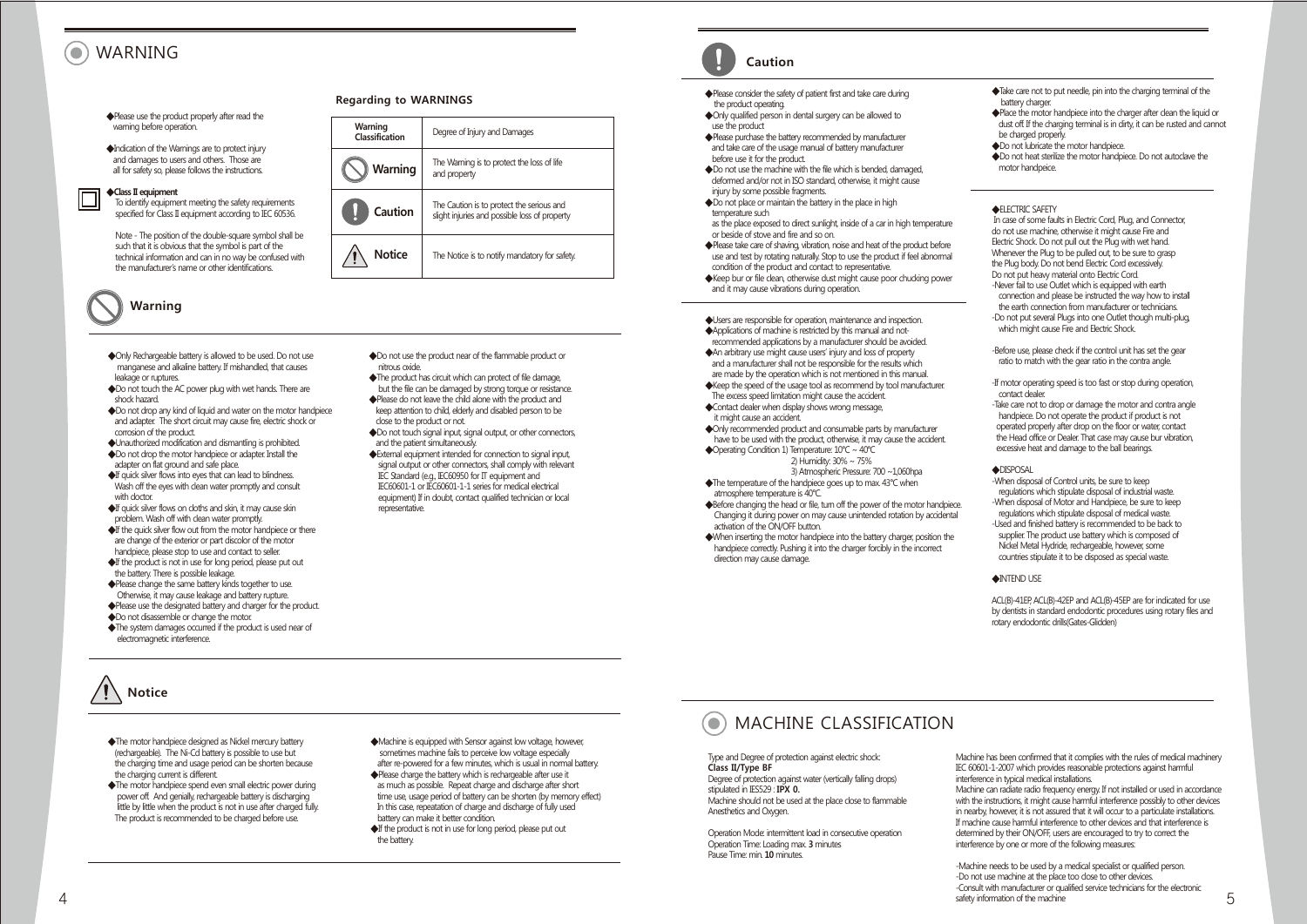#### $\left( \bullet \right)$ PRODUCT FEATURES **COMPONENTS**

- Simple interface design for easy control<br>● Freedom of activity during operation by wireless handpiece
- Ergonomic and compact body

#### **<Endo mode>**

•RPM: (20:1) 100~600 RPM / (16:1) 100~600RPM •Torque: (20:1) 1~4N.cm / (16:1) 1~4N.cm •Gear Ratio: 16:1, 20:1 •Rotate Mode: Level 1, 2

### **<Program function>**

•5 memory programs of (Gear Ratio, Torque, RPM, Direction mode) are available to set

### **<Setting torque limit function>**

•Once actual load on the file is higher than preset torque, it stops working automatically.

#### **<Rotation mode>**

•Users can choose Auto-rotation mode according to operation condition

- $-$  Level 1: Once actual torque is over the preset torque, the file move in Reverse rotation. After removing the load, it stops.
- $\Box$  Level 2: Once actual torque is over the preset torque, after auto-reverse and load released, it turns forward-rotation again.

### **<Auto-OFF function>**

•Power is off with "Beep" sound after 4 minutes without operation. (During the motor operation even without use, power is not off automatically)

# **CO** PRODUCT SPECIFICATION

| (Charger)                                                                                                                                | (Motor Handpiece)                                        |                                                                                                                         | (Angle Handpiece)                                                               |                                                                               |
|------------------------------------------------------------------------------------------------------------------------------------------|----------------------------------------------------------|-------------------------------------------------------------------------------------------------------------------------|---------------------------------------------------------------------------------|-------------------------------------------------------------------------------|
| •TRAUS XFW10<br>.Rated Voltage: AC100-240V 50 / 60Hz<br>$-Input: 3.5 - 7.5VA$<br>•Output: DC 4.5V<br>•Charging time : approx. 2. 5 hours | •TRAUS MCE10XX<br>.Rated Voltage: DC 4V<br>•Input: 0.3VA | $-ACL(B)-41EP$<br>•Gear Ratio: 20:1<br>•Dimensions: ¢16.7x63mm<br>•Weiaht: 348a                                         | $-ACL(B)-42EP$<br>•Gear Ratio: 16:1<br>•Dimensions: ¢16.7x63mm<br>•Weiaht: 348a | •ACL(B)-45EP<br>·Gear Ratio: 32:1<br>•Dimensions: ¢16.7x63mm<br>•Weiaht: 348a |
|                                                                                                                                          |                                                          | * Max.overall length of rotary instrument 30mm<br>* Shank by ISO 1797-1, 9-12mm<br>* bur release force in newtons : 50N |                                                                                 |                                                                               |

### **(RPM and Torque value at Gear Ratio 20:1)**

•RPM: min. 100rpm ~ max. 600rpm •Torque (Ncm): min. 1Ncm ~ max. 4Ncm •Using time is depends on operating condition.





#### PART NAME OF CONTROL UNIT  $\bullet$



## ① Contra angle ② Motor Handpiece

- ③ Motor ON/OFF button
- ④ Power cord connector (back side)
- ⑤ LCD operation panel
- ⑥ Operation buttons
- ⑦ Power button
- ⑧ Charging Station
- ⑨ Charger ON/OFF button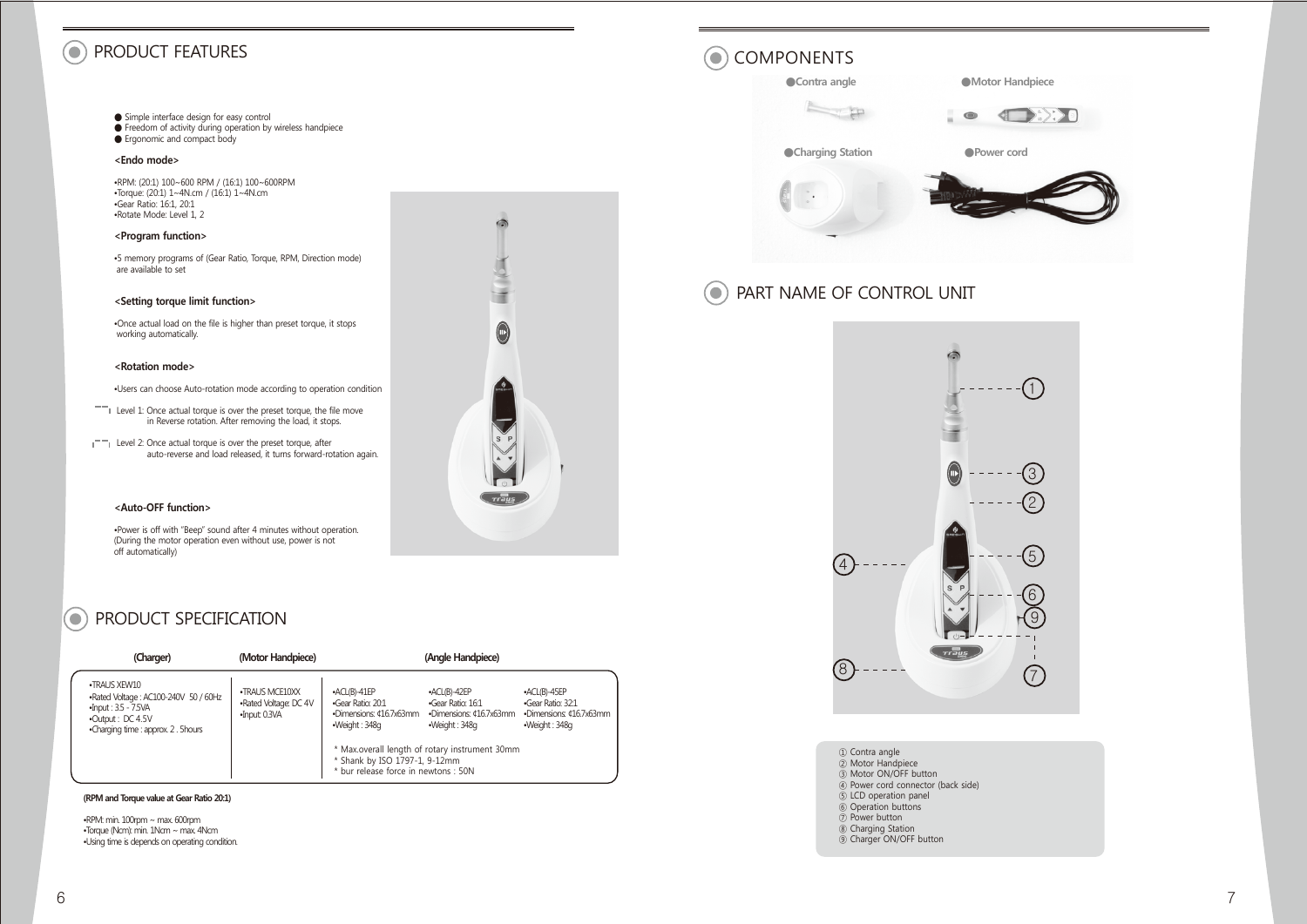# $\odot$

| Operation panel                             |                                                                                       |                       |     |                                                               |
|---------------------------------------------|---------------------------------------------------------------------------------------|-----------------------|-----|---------------------------------------------------------------|
|                                             |                                                                                       |                       |     |                                                               |
|                                             |                                                                                       |                       | 2   |                                                               |
|                                             |                                                                                       |                       |     | $\left( \begin{smallmatrix} 1 \\ 1 \end{smallmatrix} \right)$ |
|                                             | Push the power button until the power is on and the LCD panel lights.                 |                       |     |                                                               |
| Push the power button until turn off.       |                                                                                       |                       |     |                                                               |
|                                             |                                                                                       |                       |     |                                                               |
| $\overline{2}$                              |                                                                                       |                       |     | S                                                             |
|                                             | The button is to select the setting for RPM, Torque, Gear Ratio and Rotation mode.    |                       |     |                                                               |
|                                             |                                                                                       |                       |     |                                                               |
|                                             |                                                                                       |                       |     |                                                               |
|                                             | There are 5 programs available, from 1 to 5 and the choosing program is shown on the  |                       |     |                                                               |
| LCD display.                                | (It can be the button for Program selection and Memory button as well)                |                       |     |                                                               |
|                                             |                                                                                       |                       |     |                                                               |
|                                             |                                                                                       |                       |     |                                                               |
|                                             | To set needed RPM, Torque, Gear Ratio by using the Up/Down button                     |                       |     |                                                               |
|                                             |                                                                                       |                       |     |                                                               |
|                                             |                                                                                       |                       |     |                                                               |
|                                             |                                                                                       |                       |     |                                                               |
|                                             | Display shows Program, Speed, Torque, Rotation, Battery and Alarm mode on the screen. |                       |     |                                                               |
|                                             |                                                                                       |                       |     |                                                               |
|                                             |                                                                                       |                       |     |                                                               |
|                                             |                                                                                       |                       |     |                                                               |
| Push the Button, then motor runs and stops. |                                                                                       |                       |     |                                                               |
|                                             |                                                                                       |                       |     |                                                               |
|                                             |                                                                                       |                       |     |                                                               |
| LCD panel                                   |                                                                                       | Torque setting screen |     | Gear ration setting screen                                    |
| PRG                                         | <b>PRG</b>                                                                            |                       | PRG |                                                               |
| <b>RPM</b>                                  |                                                                                       |                       |     |                                                               |
|                                             |                                                                                       |                       |     |                                                               |

 $T^{\alpha}$  2.0 km

 $\left( \sum_{i=1}^{n} a_i \right)$ 

 $\mathbf{w} \triangleleft \mathbf{0}$ 

# LCD AND OPERATION PANEL **CONTROLLER LCD AND OPERATION PANEL**



 $T^{\alpha}$   $\Xi$   $\Xi$ <sub>Ncm</sub>

 $\left( \sum_{i=1}^{n}$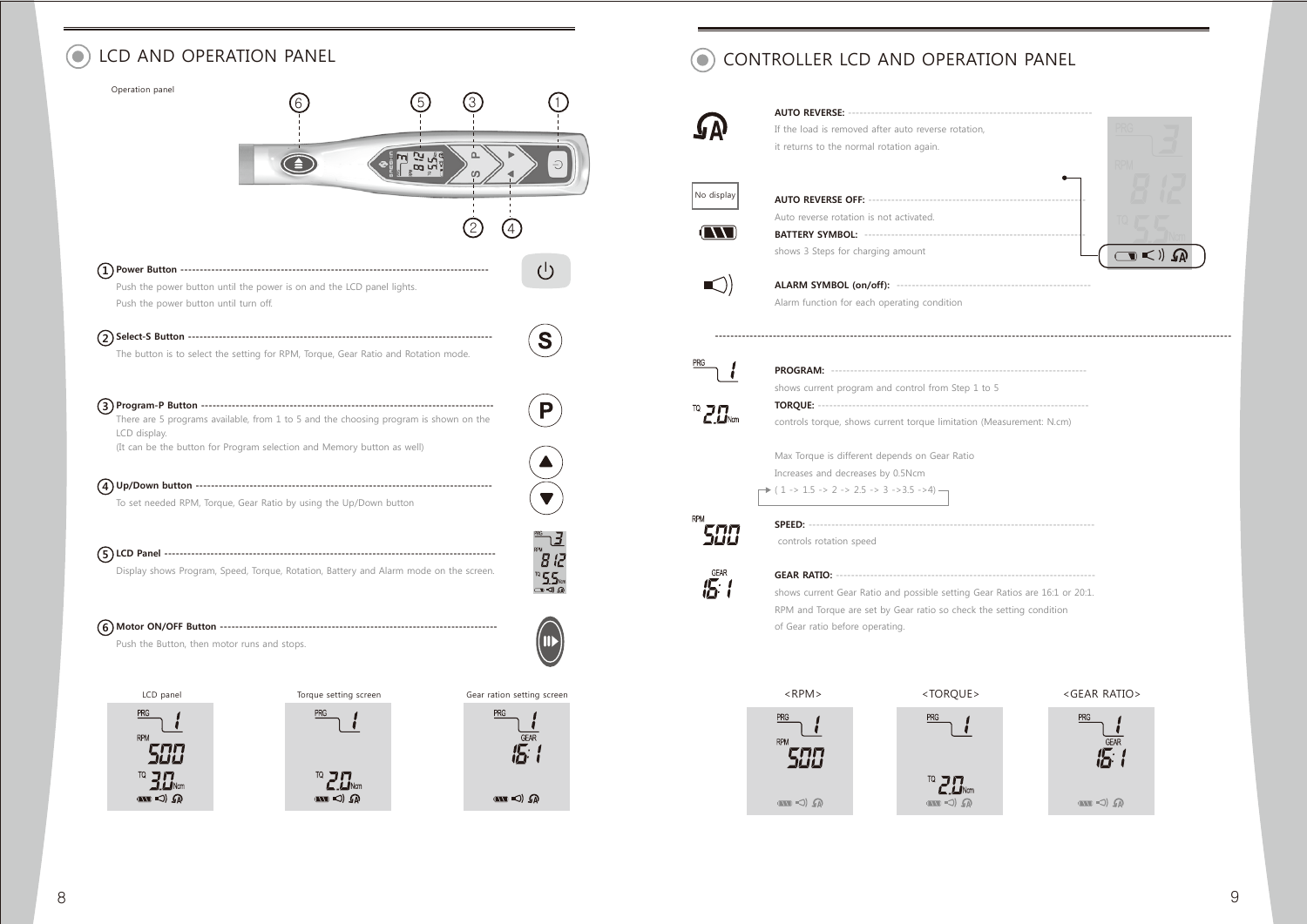# OPERATIONS

## **1 How to charge --------------------------------------------------------------------------------**

**1** Plug the Power cord jack into the inlet placed back side of Charging Station.

- **2** Insert the Power cord and plug in.
- **3** Turn on the Power switch and check if the power lamp is on.
- **4** Place the motor handpiece into the Charging Station. Charging Lamp is on and starts to be charged.
- **5** Charging lamp lights Green when the battery is fully charged and lights Orange while it charged. The Orange light is blinking when it has short-circuited or battery need to be changing.

# WARNING

•Never use the Charging Station for other purpose except the motor handpice. •Charging time is normally 2.5 hours, but it depends on battery usage conditions, battery freshness, ambient temperature, etc. Older batteries are especially prone to significantly shorter charging and operating times. •Batteries may slightly warm up during charging, but it is not a failure.

•The battery is defective if the Orange light is blinking during charging. Charge the battery after replaces it to new one.



- •Charging Lamp can be changed from Orange to Green light after fully charged quicker than normal condition according to the battery remains.
- •To keep the motor handpiece putting into Charging Station for a long time, it may not be charged properly.
- •The Orange lamp is blinking with short circuit. In this case, contact dealer or manufacturer.

•Charge the motor handpiece during its pause time.

## **2 Changing Contra Angle --------------------------------------------------------------------**

Contra angle can be connected to Motor handpiece at any position. Align Contra angle positioning pins with the positioning slots of Motor handpiece and insert the head until "Click" Pull it out axially for removing.



•Check if the Contra angle head connected properly to the motor handpiece. Otherwise, the motor handpice is not operating properly.



Charging: Orange lights

Fully charged: Green lights

rraus

Orange light blinking

*rran*e

rraus

## **3 Changing File ---------------------------------------------------------------------------**

Insert the File to the chuck **1** Push it into until "Click" sound. **2**

※ File removing: Press Push Button and pull the file out



- •Turn off the power to remove or connect the contra angle head.
- •Pull out the file slightly after close the file to check if the file closed properly. •Clean the shank of the file to be installed before use.
- Allowing dirt to enter the chuck could cause loss of concentricity and
- deterioration of chucking force.



- 2. Keep press down the Program button until program No. **2** suitable for file to be used is displayed. (Press the program button to memorize the set condition until "Beep" sound.
- 3. Select Button is to change the set value of Auto-rotation mode, **3** Torque and Gear Ratio which matched with the using file. To control, use Up/Down Button to set and memorize it by pressing down Program Button.
- 4. Operate the product by pressing down On/Off Button. **4**
- 5. After operation, put the motor handpiece into the stand; **5** turn off by pressing down Power Button.

# WARNING

•After 4 min. without On/Off Button operation, the Power turns off automatically. (Automatic Power Off function) But if the motor is operating regardless of using, the Power is not turned off automatically.

## **5 PROGRAM ---------------------------------------------------------------------------------**

- 1. There are 5 programs available and it can set the initial and setting value-RPM-Torque-Gear ratio. **1**
- 2. Find the needed program among set program. **2**
- 3. Control the button to adjust Auto rotation mode-RPM-Torque-Gear Ratio **3** 4. Sounds "Beep" after program memorized by pressing down Program Button. **4**

# WARNING

•The program does not memorize during handpiece operation. The program does not memorize if there is no "Beep" sound, and without pressing down Program button more than one second. The pre-set value is available. •The previous using condition is memorized when the power is off after operation.

 $10$ 

->(▼)(▲)->

 $\left( \mathsf{P}\right)$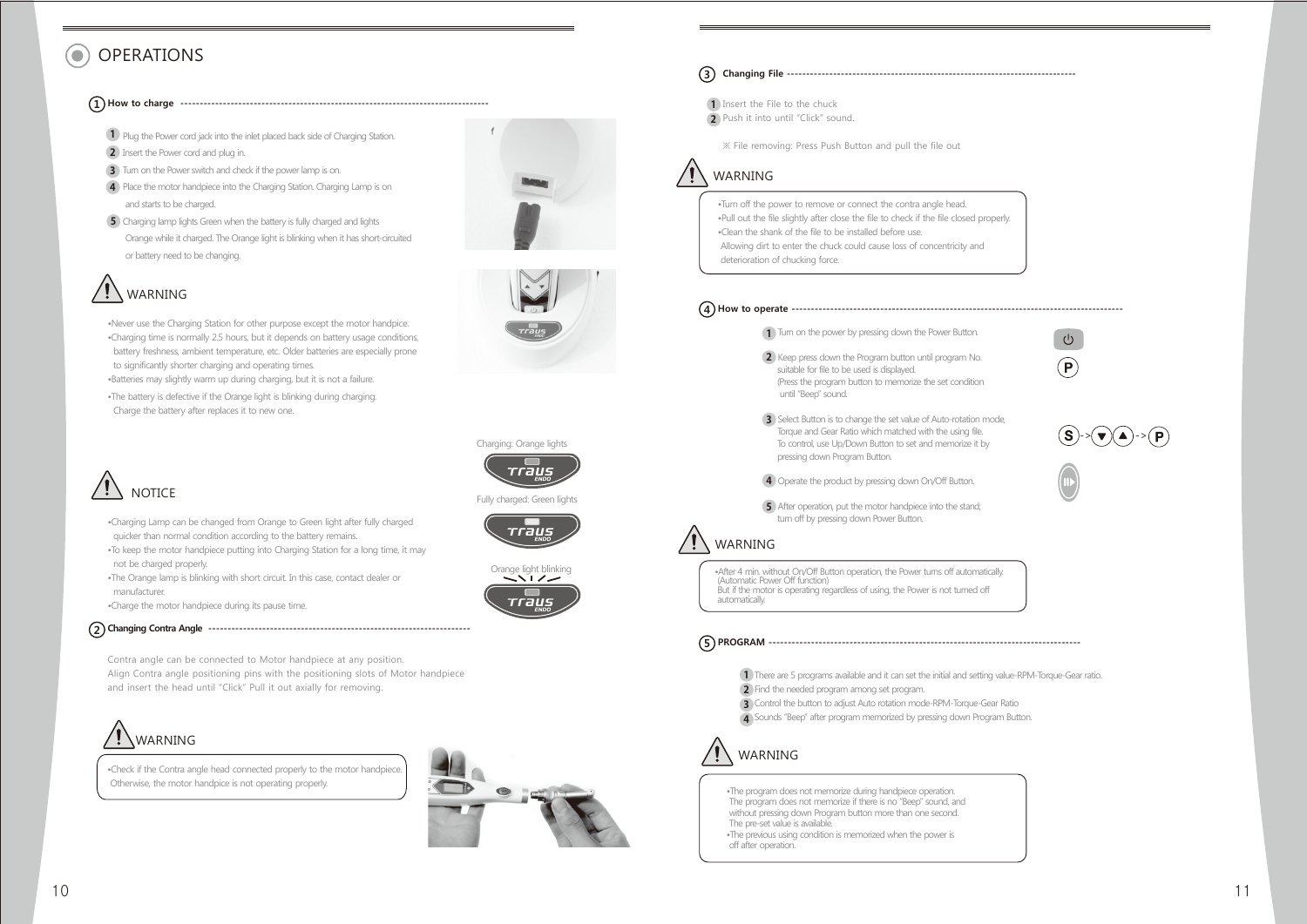## CLEANING **<sup>6</sup> AUTO-REVERSE FUNCTION -------------------------------------------------**

•If load on the file is reach to preset torque, alarm sound changes. If load on the file is over than preset torque, three modes can be selected as below.

•The three Auto-rotation mode is available to set by pressing down Select (S) button three times. Then press down the Up/Down button to select the mode.

### 1 Auto Reversing



\* If the load is removed after auto reverse rotation, it returns to the normal rotation again.





**Forward Movement** Load

**Reverse Movement Forward Movement**



\*Motor handpiece move in Reverse movement. After removing the load, handpiece stops. To operate it forward movement, press On/Off Button again. 2 Auto Stop





**Forward Movement Stop**

Operating within preset Torque \*Load on the file is over preset Torque \*Stop after finish operation

finishing the operation

# WARNING

•When the batteries go down (when the remaining amount of the batteries mark indicates), the actual load may not reach to the preset torque limit value. In this case (in the case of operation by batteries), the auto reverse function will not be activated. When high torque is required, use the use this product in a condition where the batteries are not significantly consumed (when the mark of the remaining amount of the batteries indicates).

•If a load is continuously applied to the motor handpiece, it may automatically stop to prevent overheating. (The torque limit value indicates "OK" on the LCD panel). In this case, leave the motor handpiece for a while until it cools down. When the display returns to normal, the motor handpiece can be used.

## **1 Lubricating Contra Angle**

◆Lubricate the contra angle head only

- ◆Apply after each use and/or before use each autoclaving. 1. Screw the spray nozzle on to the spray
- 2. Insert the spray nozzle into the rear part of the contra angle head and lubricate the head for 2-3 seconds.

### **2 Cleaning Motor Handpiece**

◆When the motor handpice becomes dirt, wipe off with a cotton cloth moistened with rubbing alcohol.

### **3 Cleaning Control Unit**

◆When the control unit becomes dirty, wipe it off with a cotton cloth moistened with rubbing alcohol.



### ◆Do not lubricate the motor section of the motor handpiece.

- ◆To clean the motor handpiece, do not use any solvent such as benzene and/or a thinner.
- ◆Before mounting the lubricated contra angle head to the motor handpiece, wipe off extra oil. Stand on its end or lean it in the proper position for gravity draining. Mount it after excess oil has been drained.
- ◆Hold the contra angle head securely to prevent it from flying off by the pressure of the spray.
- ◆Supply lubricant until it comes out of the handpiece head (for approx. 2 seconds.)
- ◆Do not use a spray can upside down. In such a case, only spray gas comes out and oil is not sprayed.
- ◆Do not clean with aldehydes for the plastic component. (Charging Station, Motor handpiece)

# AUTOCLAVING

\* Sterilize the contra angle only \*The Autoclave sterilization is recommended.

### **[Autoclaving]**

1. When autoclave, clean all parts carefully

- 2. Brush the dirt off the surface of the contra angle head, and wipe off with a cotton cloth moistened with rubbing alcohol.
- 3. Insert contra angle head into an autoclave pouch and seal it.
- 4. Autoclave for 4 min. at 134°C (274°F)

| Sterilization       | Temperature     | Time | Load characteristic | Dry time          |
|---------------------|-----------------|------|---------------------|-------------------|
| Steam sterilization | $134^{\circ}$ C | 4min | Sterilization bag   | 30 <sub>min</sub> |

134°C **STERILE** 

-555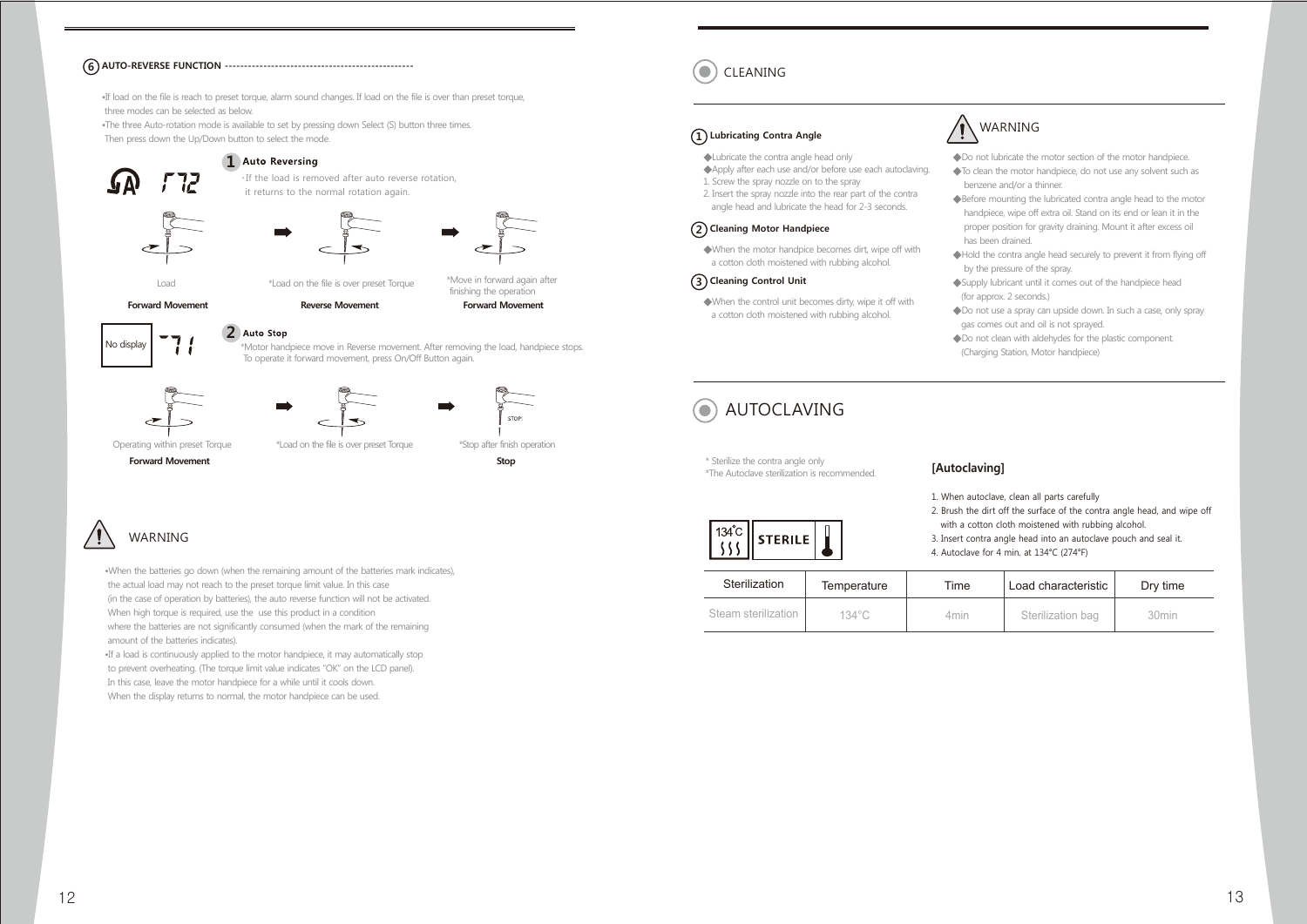# GENERAL MANDATORY

# $\odot$  TROUBLE SHOOTING

\*When trouble is found, check the following before contacting dealer. If none of these are applicable or the trouble is not remedied even after action has been taken, contact dealer.

\*Clean inside of the product before sterilize to avoid dirt and blood stuck inside. \*Do not use the product in wrong way and be careful for safety. \*Disassemble the product after stop the product completely. \*Disassemble and/or repair only the case which mentioned in the manual. \*Do not drop the handpiece, it may cause the damage of the product. \*Use the product after put the angle into the motor handpiece end completely. \*Check if it is normal condition for handpiece operation, especially for vibration, noise, temperature etc.

\*Contact Dealer/Manufacturer if problems occur.

\*The manufacturer does not have any responsibility for the problem which not followed manual. \*Product design and specification can be changed for better quality without advance notification. \*User has a responsibility for use and maintains the product properly.

#### Error and Remedy  $\odot$

### **Indication**



### Remedy

 During performing the operation, In case that the actual load exceeds the torque value set, It will be automatically reversed. At that time, when it comes over than the set torque it will be automatically stopped and Error code (E-1) will be displayed on the screen.

Remedy : Push Motor ON/OFF Button

| Problem                                                    | Cause                                                                                                    | <b>Solution</b>                                                                                                                                                                                     |  |
|------------------------------------------------------------|----------------------------------------------------------------------------------------------------------|-----------------------------------------------------------------------------------------------------------------------------------------------------------------------------------------------------|--|
| The power of motor<br>handpiece is not                     | Battery has been discharged.                                                                             | Charge the battery                                                                                                                                                                                  |  |
| turned on.                                                 | Battery has not been inserted.                                                                           | Insert the battery                                                                                                                                                                                  |  |
| The temperature of<br>motor handpiece<br>is high.          | The temperature of battery is high.                                                                      | It is normal that the batteries become<br>a little bit warm right after charging.<br>If the batteries are hot while normal<br>operating conditions, there may be<br>an abnormality. Contact dealer. |  |
| The Charging Station<br>does not work.<br>(The CHARGE lamp | The plug of the Charger is not inserted<br>into the outlet, or there is no electricity<br>in the outlet. | Check the connections.                                                                                                                                                                              |  |
| does not light.)                                           | Internal fuse has burnt.                                                                                 | Contact dealer.                                                                                                                                                                                     |  |